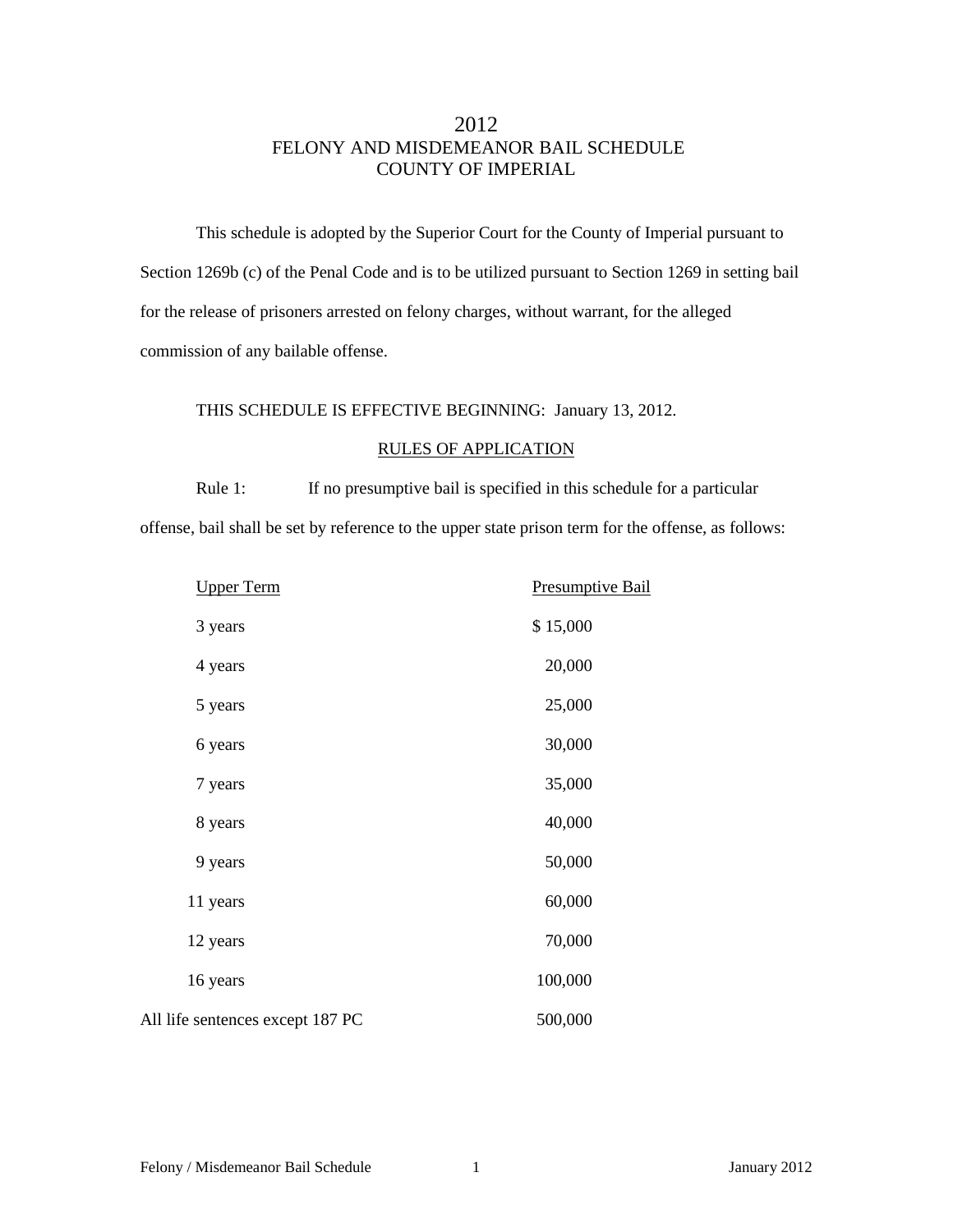Rule 2: If a peace officer has reasonable cause to believe the amount of bail in this schedule is insufficient to assure a defendant's appearance or to assure protection of a victim or family member of a victim. The arresting officer shall provide the booking officer with a copy of a 1269c PC declaration requesting an order setting higher bail. The defendant shall not be released except at the higher requested bail, unless the officer fails to provide the booking officer with a magistrate-approved 1269c form, authorizing the requested higher bail, within 8 hours of the initial booking. Unless a Magistrate approves the higher bail within 8 hours, the defendant may be released at the amount of bail set forth in this Presumptive Bail Schedule. Any Magistrate approved 1269c forms shall be filed with the Complaint. If a defendant believes bail is excessive, he or she (personally or through an attorney, friend or family member) may also exercise the application procedures set forth in Penal Code Section 1269c. Bail shall not be modified (nor shall a defendant be released on his or her own recognizance), where a defendant is charged with a crime enumerated in Penal Code Section 1270.1, without compliance with the hearing procedures set forth in that section.

Rule 3: In the event a peace officer has reasonable cause to believe the consideration for bail has been or may be obtained by felonious means, the arresting officer shall provide the booking officer a copy of a declaration requesting an order pursuant to Section 1275.1 PC. Once a copy of a 1275.1 PC form has been submitted, the defendant shall be held for 8 hours, pending approval from a magistrate. If a Magistrate approves the 1275.1 applications the defendant shall not be released except upon the order of a Judge after a noticed hearing. If no magistrate approves the 1275.1 PC petition within 8 hours, the defendant shall be subject to whatever bail is set. Any Magistrate approved 1275.1 PC forms shall be filed with the Complaint.

Rule 4: Except as otherwise provided by this schedule, a defendant charged with conspiracy (PC 182), solicitation (PC 653 (f) or attempt to commit (PC 664) shall have bail set in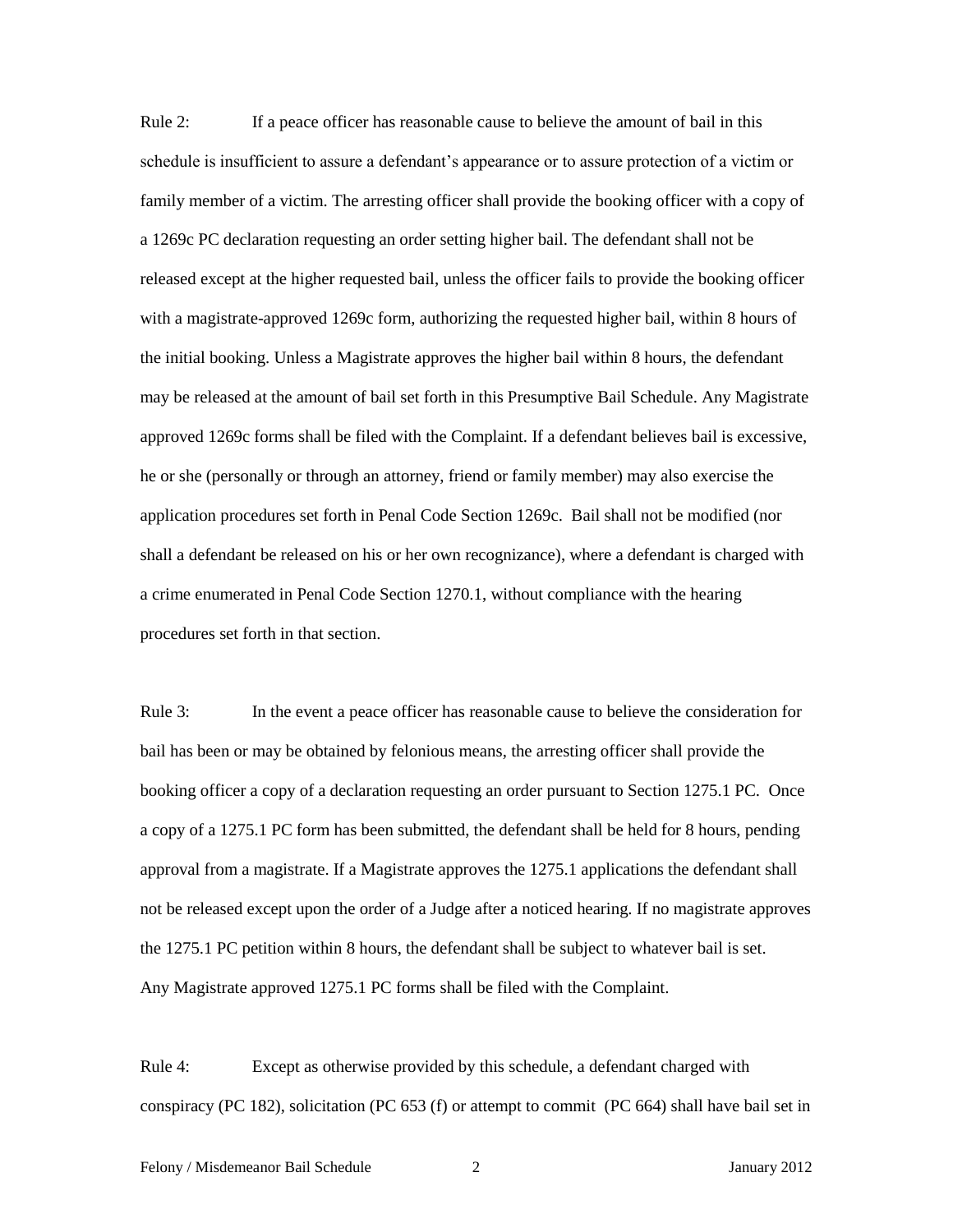an amount equal to the bail for the substantive offense which was the object of the conspiracy, solicitation or attempt. (The presumptive bail for conspiracy to commit a misdemeanor shall be \$10,000.)

Rule 5: Bail for persons arrested as accessories shall be set at half the amount of the sum of the bail for the principal offense, or \$10,000, whichever is greater.

Rule 6: In the event of an arrest for the commission of more than one crime, the highest bail amount for any one offense, plus any enhancements, shall apply.

Rule 7: If it is evident (from facts provided by the arresting officer and/or from available reports or records) one or more enhancements referenced in this schedule are applicable, the bail increase specified for each applicable enhancement shall be added to the bail set for the principal offense.

Rule 8: Violation of Probation.

- 1. Arrest without a warrant for Felony Violation of Probation will be set at No Bail (subject to Court review).
- 2. Arrest without a warrant for Misdemeanor Violation of Probation will be set at \$5,000.

| <b>PENAL CODE</b><br><b>SECTIONS</b> | <b>DESCRIPTION OF VIOLATION</b>                             | <b>PRESUMPTIVE</b><br>BAIL |
|--------------------------------------|-------------------------------------------------------------|----------------------------|
| 67/67.5                              | Bribery of executive officer;<br>ministerial officer        | 25,000                     |
| -68                                  | Public officer or employee accepting or<br>soliciting bribe | 25,000                     |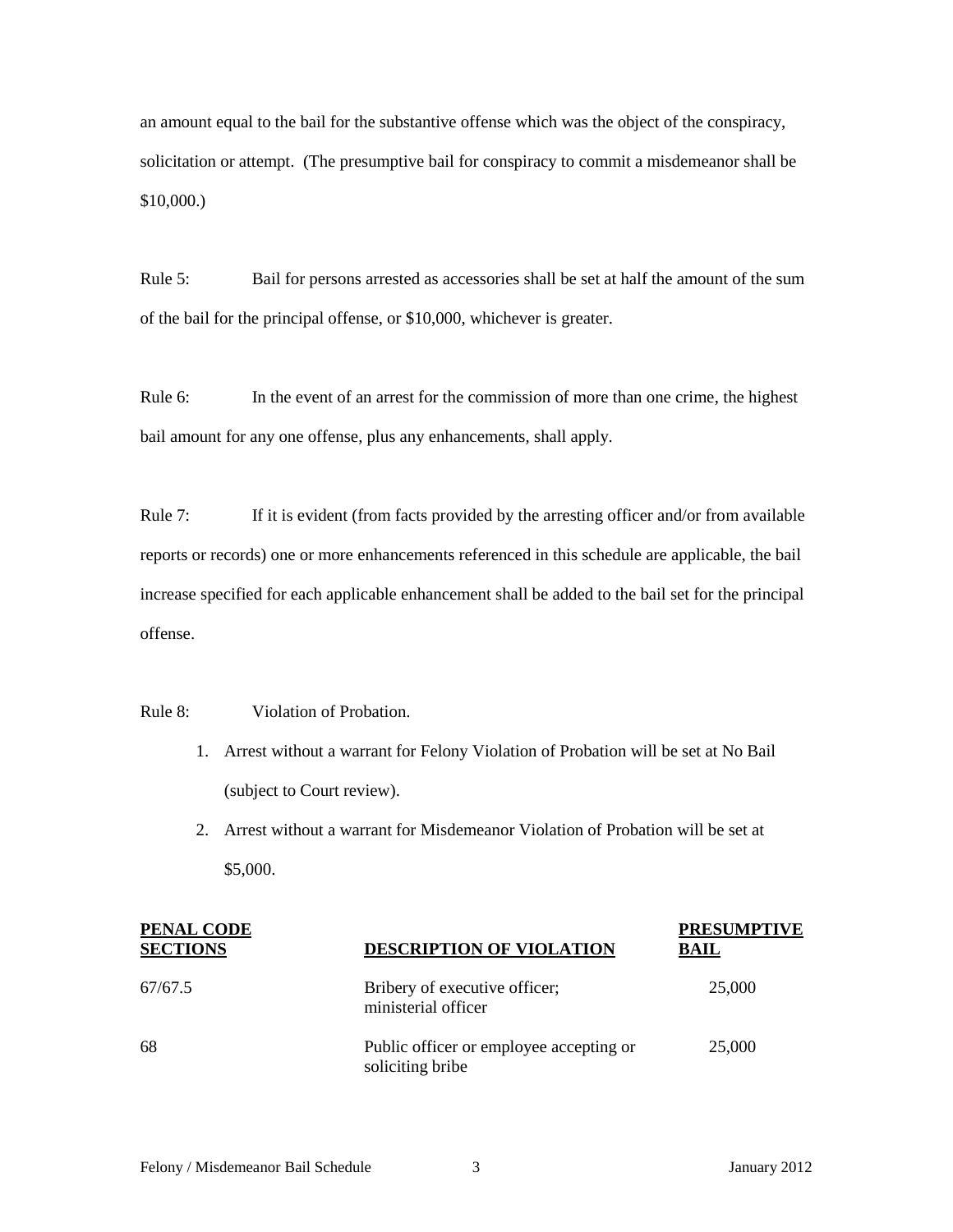| 69              | Resisting with force                                                           | 15,000                      |
|-----------------|--------------------------------------------------------------------------------|-----------------------------|
| 92,93           | Judicial officer or juror offering or<br>accepting a bribe                     | 100,000                     |
| 118/120         | Perjury; subordination of perjury                                              | 25,000                      |
| 136.1 $(C)$     | Witness intimidation                                                           | 25,000                      |
| 149             | Assault by officer under color of<br>authority                                 | 20,000                      |
| 187             | Murder with special circumstances<br>All other murders                         | <b>NO BAIL</b><br>1,000,000 |
| 664/187         | Attempted murder                                                               | 500,000                     |
| 191.5           | Vehicular homicide (DUI with gross<br>negligence)                              | 100,000                     |
| 192(b)          | Manslaughter - voluntary                                                       | 100,000                     |
| 192(b)          | $Manslaughter - involuntary$                                                   | 50,000                      |
| 192 $(c)$ $(1)$ | $Manslaughter - driving with gross$<br>negligence                              | 100,000                     |
| 192 $(c)$ $(3)$ | Vehicular homicide (DUI without gross<br>negligence                            | 50,000                      |
| 203             | Mayhem                                                                         | 100,000                     |
| 205             | Aggravated mayhem                                                              | 250,000                     |
| 206             | Torture                                                                        | 250,000                     |
| 207             | Kidnapping                                                                     | 100,000                     |
| 207(b)          | Kidnapping victim under 14                                                     | 500,000                     |
| 209             | Kidnapping for ransom or robbery<br>With GBI or death                          | 500,000<br><b>NO BAIL</b>   |
| 209.5           | Kidnapping during carjacking                                                   | 150,000                     |
| 210.5           | False imprisonment-victim as shield                                            | 500,000                     |
| 211             | Robbery<br>212.5 (a) (b) $1^{\text{st}}$ degree<br>. 212.5 (c) $2^{nd}$ degree | 100,000<br>50,000           |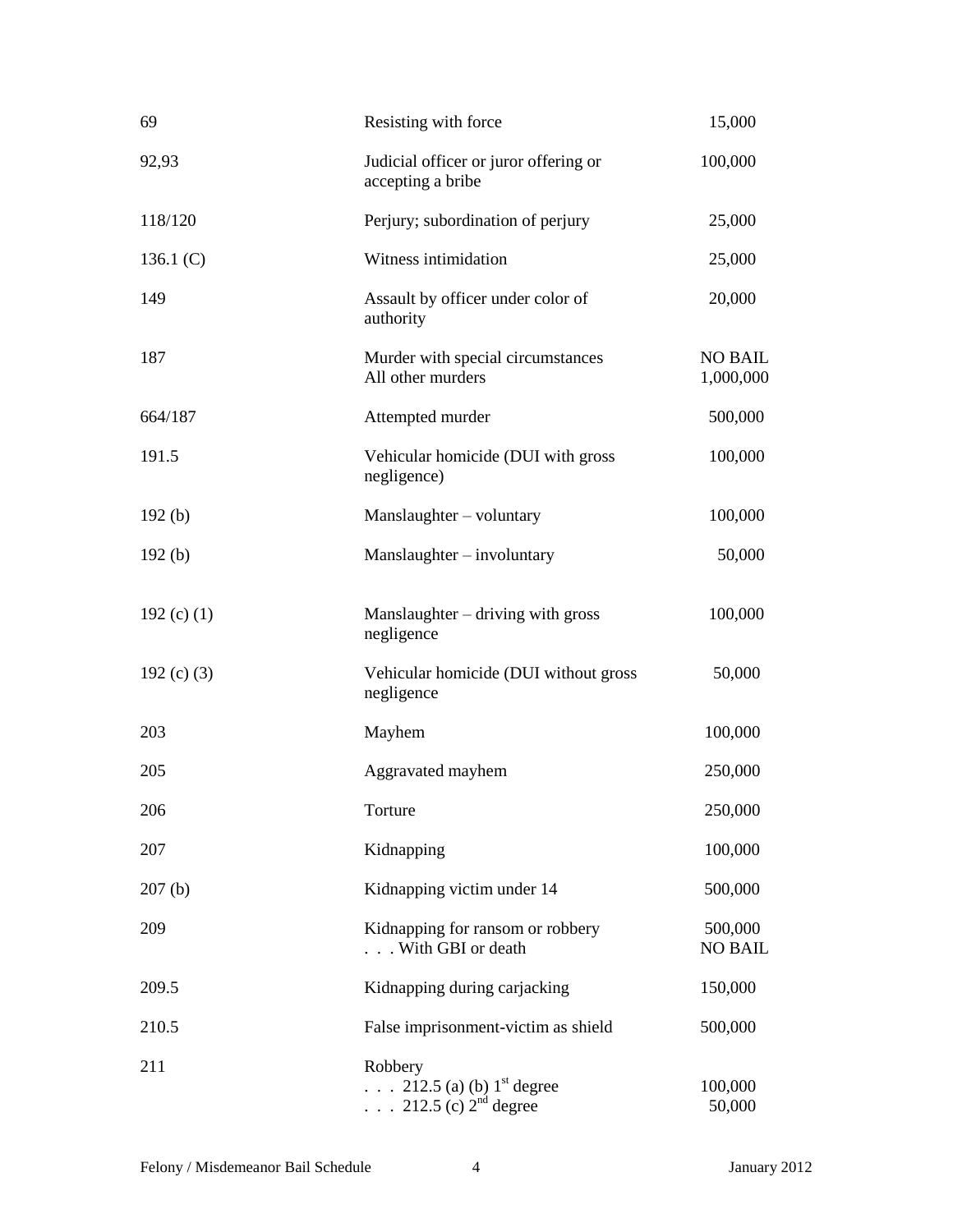| 215           | Carjacking                                                                                   | 100,000                   |
|---------------|----------------------------------------------------------------------------------------------|---------------------------|
| 219           | Train wrecking or derailing (Life)<br>Where death results<br>No death results                | <b>NO BAIL</b><br>100,000 |
| 219.1         | Throwing missile at common carrier<br>With Intent to Wreck or injure<br>Where injury results | 25,000<br>50,000          |
| 219.2         | Throwing missile at common carrier                                                           | 25,000                    |
| 220           | Assault with intent to commit rape                                                           | 50,000                    |
| 236/237       | False imprisonment by force or<br>violence                                                   | 50,000                    |
| 241.1         | Assault on custodial officer                                                                 | 50,000                    |
| 243/243.1     | Battery on peace officer, firearm or                                                         | 50,000                    |
|               | custodial officer<br>With GBI                                                                | 100,000                   |
| 243.4         | <b>Sexual Battery</b>                                                                        | 25,000                    |
| 244           | Assault with chemicals                                                                       | 50,000                    |
| $245$ (a) (1) | Assault with deadly weapon or<br>force likely to produce GBI                                 | 50,000                    |
| $245$ (a) (2) | Assault with a firearm                                                                       | 50,000                    |
| $245$ (d)     | Assault with deadly weapon against<br>peace officer or W/firearm                             | 75,000                    |
| 246           | Discharging firearm at inhabited dwelling<br>or vehicle                                      | 250,000                   |
| 261           | Rape                                                                                         | 100,000                   |
| 261.5         | <b>Unlawful Sexual Intercourse</b>                                                           | 10,000                    |
| 262           | <b>Spousal Rape</b>                                                                          | 50,000                    |
| 264.1         | Rape in concert with force or violence                                                       | 150,000                   |
| 266h          | Pimping or pandering                                                                         | 25,000                    |
| 266i          | <b>Pimping Minors</b>                                                                        | 50,000                    |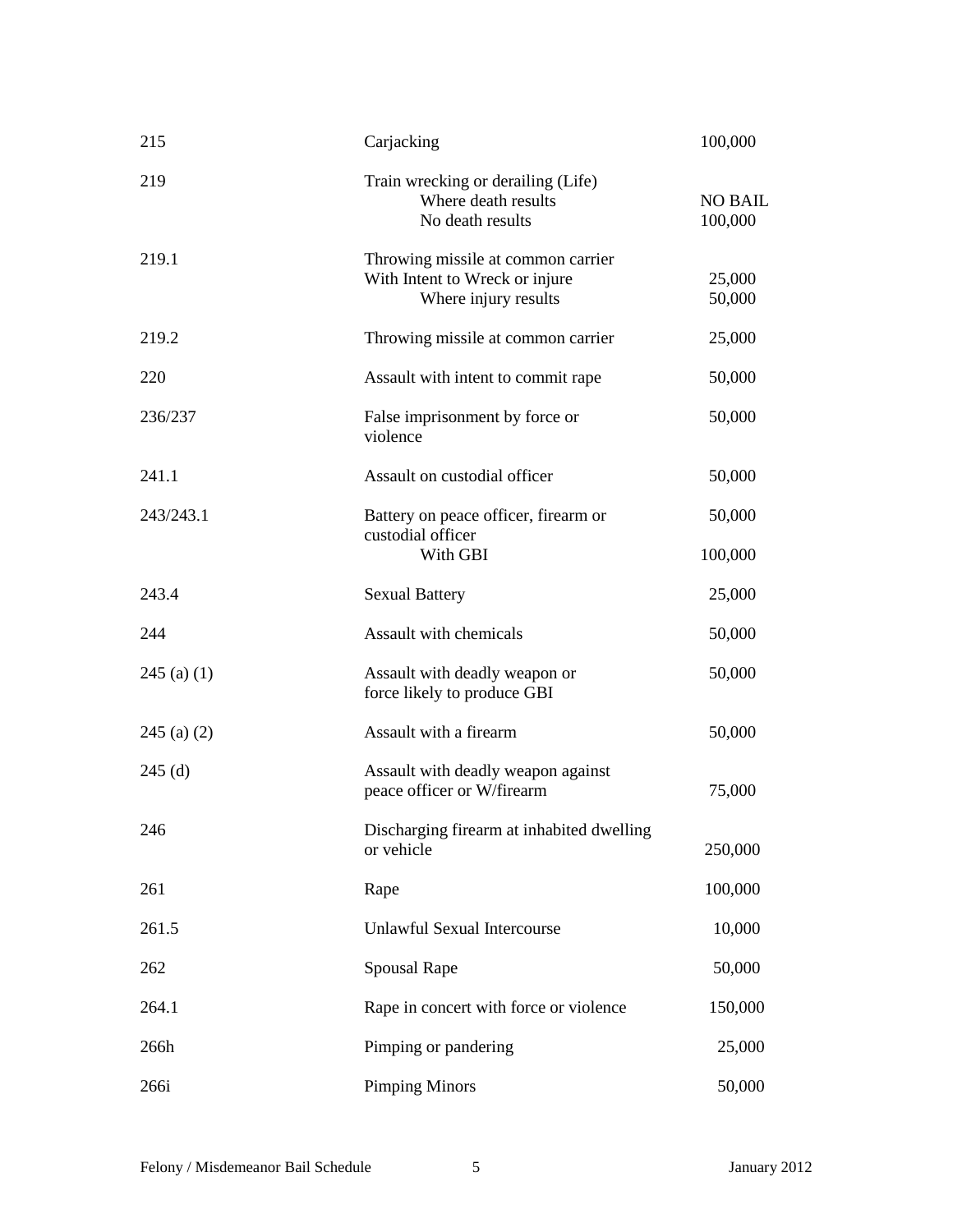| 266j                                                                 | Making child available for lewd acts                                                                                                                          | 30,000                                                     |
|----------------------------------------------------------------------|---------------------------------------------------------------------------------------------------------------------------------------------------------------|------------------------------------------------------------|
| 269                                                                  | Aggravated sexual assault on a child                                                                                                                          | 250,000/Per Vic.                                           |
| 273a(a)                                                              | Willful harm to child likely to cause<br>GBI or death                                                                                                         | 100,000                                                    |
| $273$ (d)                                                            | Infliction of corporal injury to child                                                                                                                        | 50,000                                                     |
| 273.5                                                                | Infliction of injury to spouse, co-habitant<br>or parent of a child                                                                                           | 50,000                                                     |
| 273.55                                                               | Spousal battery with prior                                                                                                                                    | 100,000                                                    |
| 278                                                                  | Child concealment                                                                                                                                             | 25,000                                                     |
| 278.5                                                                | Child concealment by parent in violation<br>of custody order                                                                                                  | 25,000                                                     |
| 285                                                                  | Incest                                                                                                                                                        | 50,000                                                     |
| 286<br>286b(1)<br>286b(2)<br>286(c)<br>$286$ (d)<br>286(e)<br>286(f) | Sodomy<br>Victim under 18<br>Victim under 16<br>Victim under 14 or by force<br>$\ldots$ In concert – forcible<br>. While incarcerated<br>. Victim Unconscious | 35,000<br>50,000<br>100,000<br>150,000<br>35,000<br>50,000 |
| 288<br>288(a)<br>288(b)<br>288(c)                                    | Lewd acts<br>Victim under 14<br>Forcible<br>Victim 14 or 15 and defendant more<br>than 10 years older                                                         | 100,000<br>150,000<br>75,000                               |
| 288a<br>288a (b) (1)<br>$288a$ (b) (2)                               | Oral copulation<br>$\ldots$ Other person under 18<br>Other person under 16 and defendant                                                                      | 40,000                                                     |
| 288a(c)                                                              | over 21<br>Victim under 14 by force, violence or                                                                                                              | 50,000                                                     |
| $288a$ (d)<br>288a (e)                                               | fear<br>. In concert by force or fear<br>Committed in state prison or county<br>jail                                                                          | 75,000<br>100,000<br>25,000                                |
| 288.5                                                                | Continuous sexual abuse of a child                                                                                                                            | 150,000                                                    |
| 289/289.5                                                            | Rape by foreign object                                                                                                                                        | 50,000                                                     |
| 311.4(b)<br>or $(c)$                                                 | Employing a minor for pornography                                                                                                                             | 75,000                                                     |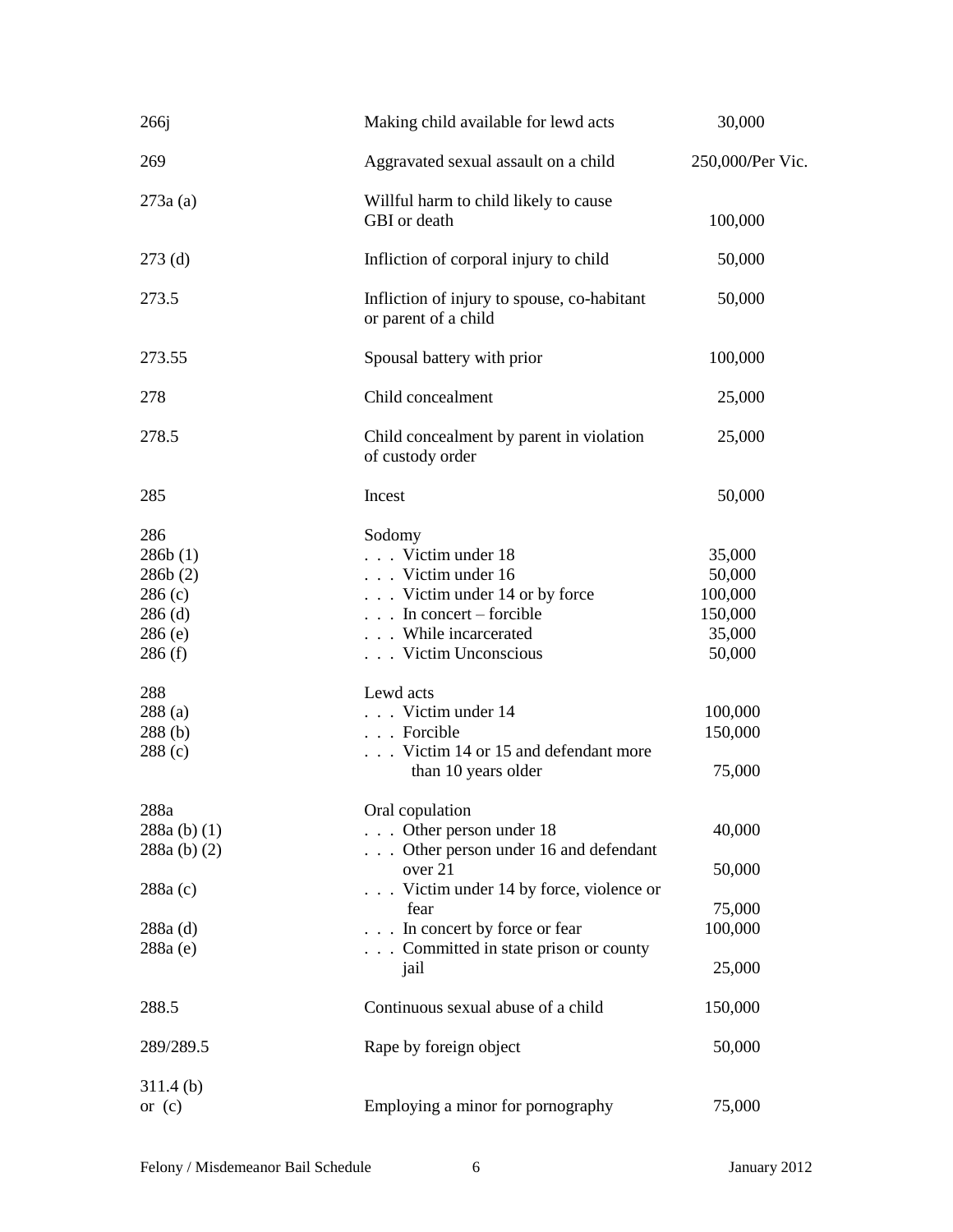| 347<br>Mingling poison with food or drink<br>. Substance likely to cause GBI |                                                              | 20,000         |
|------------------------------------------------------------------------------|--------------------------------------------------------------|----------------|
|                                                                              | or death                                                     | 50,000         |
| 422                                                                          | <b>Criminal Threats</b>                                      | 25,000         |
| 451                                                                          | Arson                                                        |                |
| 451(a)                                                                       | That causes great bodily injury                              | 250,000        |
| 451(b)                                                                       | . Involving inhabited property                               | 250,000        |
| 451 $(c)$                                                                    | Of a structure or forest land                                | 75,000         |
| $451$ (d)                                                                    | . Other property                                             | 50,000         |
| 452                                                                          | Reckless causing a fire                                      |                |
| 452(a)                                                                       | . That causes great bodily injury                            | 50,000         |
| 452(b)                                                                       | . Involving inhabited property                               | 25,000         |
| 452(c)                                                                       | . Of a structure or forest land                              | 20,000         |
| 453                                                                          | Possession of a firebomb                                     | 50,000         |
| 459                                                                          | <b>Burglary</b>                                              |                |
|                                                                              | $\ldots$ 1 <sup>st</sup> Degree (residential)                | 50,000         |
|                                                                              | $\ldots$ 1 <sup>st</sup> Degree (residential) person present | 75,000         |
|                                                                              | $\ldots$ 2 <sup>nd</sup> Degree                              | 25,000         |
| 475                                                                          | Forged bills and notes, possession                           | 10,000         |
| 484i                                                                         | Counterfeiting access cards                                  | 10,000         |
| 487                                                                          | Grand theft (all types)                                      | 20,000         |
| 496                                                                          | Receiving stolen property                                    | 10,000         |
|                                                                              | Value over \$400                                             | 20,000         |
| 504                                                                          | Embezzlement of public funds                                 | 25,000         |
| 518                                                                          | Extortion                                                    | 25,000         |
| $646.9$ (a)                                                                  | Stalking                                                     | 25,000         |
| $646.9$ (b)                                                                  | In violation of restraining order                            | 50,000         |
| 646.9(c)                                                                     | . With prior conviction                                      | 100,000        |
| 666                                                                          | Petty theft with prior                                       | 15,000         |
| 4500                                                                         | Assault by life term prisoner                                | <b>NO BAIL</b> |
| 4501                                                                         | Assault with deadly weapon by prison<br>inmate               | 50,000         |
| 4501.1                                                                       | Aggravated battery by prisoner (Gassing)                     | 20,000         |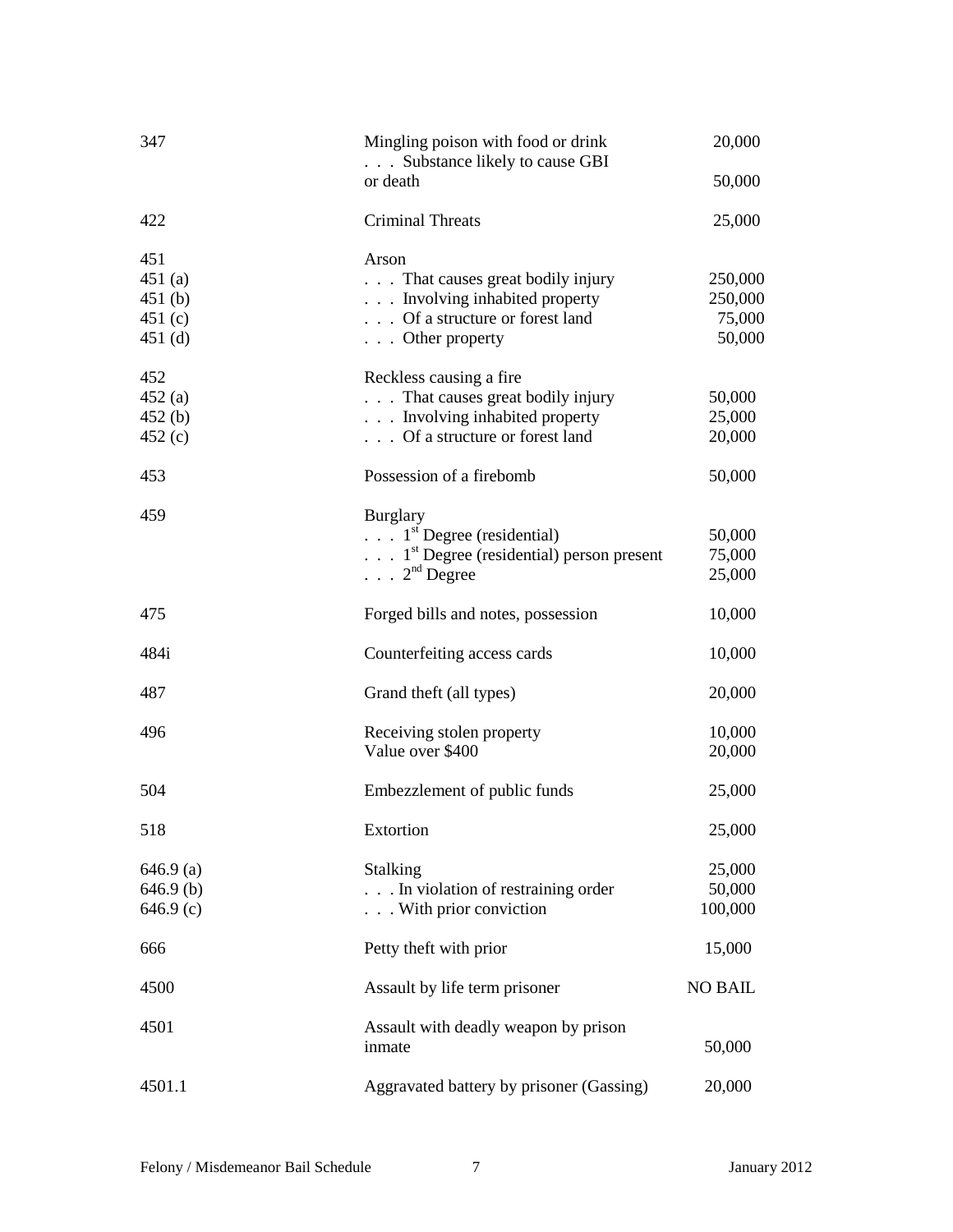| 4501.5                                                                 | Battery by prisoner on non-confined person                                                                                                                                                             | 20,000                                                  |
|------------------------------------------------------------------------|--------------------------------------------------------------------------------------------------------------------------------------------------------------------------------------------------------|---------------------------------------------------------|
| 4502                                                                   | Possession/manufacture of weapon<br>by prison inmate                                                                                                                                                   | 20,000                                                  |
| 4503                                                                   | Holding of hostages by prison inmate                                                                                                                                                                   | 100,000                                                 |
| 4530                                                                   | Escape by state prison inmate                                                                                                                                                                          | <b>NO BAIL</b>                                          |
| 4532<br>$4532$ (a) (1)<br>$4532$ (a) (2)<br>4532(b) (1)<br>4532(b) (2) | Escape from local custody If Convicted<br>. Custody offense is a misdemeanor<br>. By force or violence<br>. Custody offense is a felony<br>By force or violence (where custody<br>offense is a felony) | <b>NO BAIL</b><br>25,000<br>75,000<br>50,000<br>100,000 |
| 4573                                                                   | Smuggling controlled substances where<br>prisoners are kept                                                                                                                                            | 25,000                                                  |
| 4573.6                                                                 | Possessing controlled substances where<br>prisoners are kept                                                                                                                                           | 20,000                                                  |
| 4573.9                                                                 | Selling controlled substances in prison<br>or jail                                                                                                                                                     | 30,000                                                  |
| 4574                                                                   | Smuggling weapon into prison or jail                                                                                                                                                                   | 50,000                                                  |
| 12020                                                                  | Manufacture or possession of deadly<br>weapon                                                                                                                                                          | 10,000                                                  |
| 12021                                                                  | Ex-felon in possession of a firearm                                                                                                                                                                    | 20,000                                                  |
| 12303                                                                  | Possession of destructive device                                                                                                                                                                       | 50,000                                                  |
| 12303.1                                                                | Possession or carrying a destructive device<br>on a transportation vehicle                                                                                                                             | 100,000                                                 |
| 12303.2                                                                | Possession of destructive device in public<br>place                                                                                                                                                    | 150,000                                                 |
| 12303.3                                                                | Explosion of destructive device                                                                                                                                                                        | 500,000                                                 |
| 12303.6                                                                | Sale or transportation of prohibited<br>destructive devices                                                                                                                                            | 35,000                                                  |
| 12308                                                                  | Explosion of destructive device with intent<br>to commit murder                                                                                                                                        | 500,000                                                 |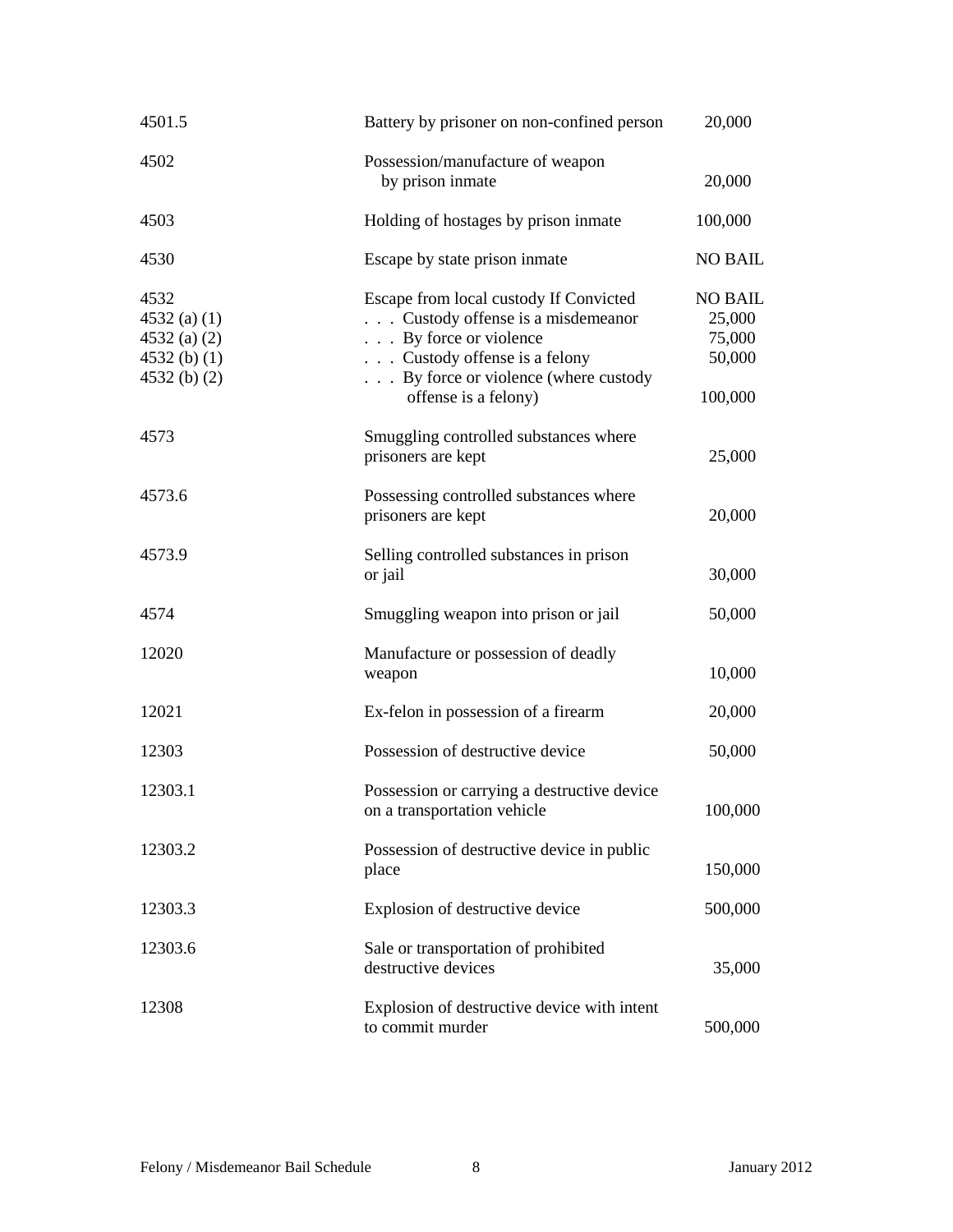| 12309 | Explosion of destructive device which  |                |
|-------|----------------------------------------|----------------|
|       | causes                                 |                |
|       | Death                                  | <b>NO BAIL</b> |
|       | $\ldots$ Mayhem or great bodily injury |                |

## HEALTH AND SAFETY CODE VIOLATION – FELONY

| <b>SECTION</b> | DESCRIPTION OF VIOLATION                                 | <b>AMOUNT OF BAIL</b> |
|----------------|----------------------------------------------------------|-----------------------|
| 11350          | Possession of specific controlled substances             | 15,000                |
| 11351          | Possession for sale<br>of specific controlled substances |                       |
|                | $\ldots$ Less than one ounce (14. 23 gms)                | 20,000                |
|                | One ounce or more                                        | 30,000                |
|                | $\ldots$ $\frac{1}{2}$ pound (8 oz.)                     | 100,000               |
|                | $\ldots$ 1 pound (454 grams) or more                     | 150,000               |
|                | $\ldots$ 1 kilogram (2.2 lbs.) or more                   | 200,000               |
|                | $\ldots$ Over 3 pounds                                   | 500,000               |
|                | . Over 10 pounds                                         | 1,000,000             |
|                | Over 25 pounds                                           | 2,000,000             |
| 11351.5        | Possession for sale of cocaine base                      |                       |
|                | Less than 1 ounce                                        | 20,000                |
|                | 1 ounce or more                                          | 30,000                |
|                | $\ldots$ $\frac{1}{2}$ pound (8 oz.) or more             | 100,000               |
|                | $\ldots$ 1 pound (454 gms.) or more                      | 150,000               |
|                | $\ldots$ 1 kilogram (2.2 lbs.) or more                   | 200,000               |
|                | . Over 3 pounds                                          | 500,000               |
|                | . Over 10 pounds                                         | 1,000,000             |
|                | . Over 25 pounds                                         | 2,000,000             |
| 11352          | Illegal transportation or sale, of specific or           |                       |
|                | classified controlled substances                         |                       |
|                | Less than 1 ounce                                        | 25,000                |
|                | 1 ounce or more                                          | 50,000                |
|                | $\ldots$ $\frac{1}{2}$ pound (8 oz.) or more             | 100,000               |
|                | $\ldots$ 1 pound (454 grams) or more                     | 150,000               |
|                | $\ldots$ 1 kilogram (2.2 lbs.) or more                   | 200,000               |
|                | $\ldots$ Over 3 pounds                                   | 500,000               |
|                | $\ldots$ Over 10 pounds                                  | 1,000,000             |
|                | $\ldots$ Over 25 pounds                                  | 2,000,000             |
| 11353          | Inducing a minor to violate narcotic law                 | 50,000                |
|                | $\ldots$ 1/2 pound (8 oz.) or more                       | 100,000               |
|                | $\ldots$ 1 pound (454 grams) or more                     | 150,000               |
|                | $\ldots$ 1 kilogram (2.2 lbs.) or more                   | 200,000               |
|                | $\ldots$ Over 3 pounds                                   | 500,000               |
|                | $\ldots$ Over 10 pounds                                  | 1,000,000             |
|                | . Over 25 pounds                                         | 2,000,000             |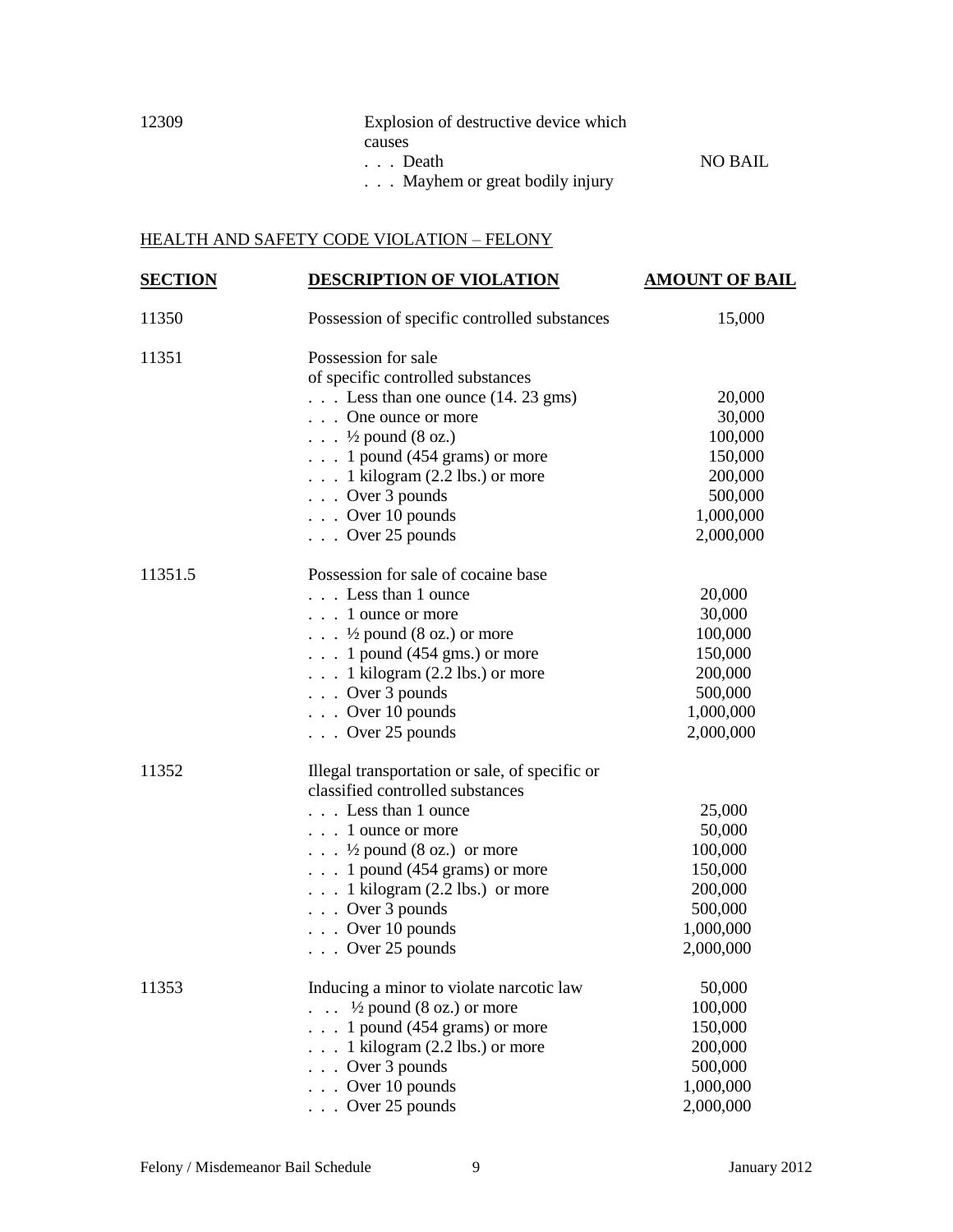| 11354   | Inducing a minor to sell narcotics           | 25,000    |
|---------|----------------------------------------------|-----------|
|         | $\ldots$ 1/2 pound (8 oz.) or more           | 100,000   |
|         | $\ldots$ 1 pound (454 grams) or more         | 150,000   |
|         | $\ldots$ 1 kilogram (2.2 lbs.) or more       | 200,000   |
|         | $\ldots$ Over 3 pounds                       | 500,000   |
|         | $\ldots$ Over 10 pounds                      | 1,000,000 |
|         | $\ldots$ Over 25 pounds                      | 2,000,000 |
| 11358   | Cultivation of marijuana                     |           |
|         | $\ldots$ Less than 50 plants                 | 15,000    |
|         | $\ldots$ 50-200 plants                       | 40,000    |
|         | $\ldots$ More than 200 plants                | 75,000    |
|         |                                              |           |
| 11359   | Possession of marijuana for sale             | 15,000    |
| 11360   | Transportation or sale of marijuana          | 20,000    |
|         | $\ldots$ Over 25 pounds                      | 30,000    |
| 11361   | Use of minor in transportation or sale of    |           |
|         | marijuana                                    | 50,000    |
| 11370.6 | Possession greater than \$100,000            |           |
|         | worth of controlled substance                | 100,000   |
| 11371.1 | Soliciting minor (prescription fraud)        | 10,000    |
| 11377   | Possession of Methamphetamine                | 15,000    |
| 11378   | Possession for sale of dangerous drugs       |           |
|         | $\ldots$ Less than 1 ounce (28.5 grams)      | 20,000    |
|         | 1 ounce or more                              | 40,000    |
|         | $\ldots$ $\frac{1}{2}$ pound (8 oz.) or more | 100,000   |
|         | $\ldots$ 1 pound (454 grams) or more         | 150,000   |
|         | $\ldots$ 1 kilogram (2.2 lbs.) or more       | 200,000   |
|         | $\ldots$ Over 3 pounds                       | 250,000   |
|         | $\ldots$ Over 10 pounds                      | 500,000   |
|         | $\ldots$ Over 25 pounds                      | 1,000,000 |
| 11379   | Sale or transportation of dangerous drugs    |           |
|         | $\ldots$ Less than 1 ounce (28.5 grams)      | 20,000    |
|         | $\ldots$ 1 ounce or more                     | 40,000    |
|         | $\ldots$ $\frac{1}{2}$ pound (8 oz.) or more | 100,000   |
|         | $\ldots$ 1 pound (454 grams) or more         | 150,000   |
|         | . 1 kilogram $(2.2$ lbs.) or more            | 200,000   |
|         | Over 3 pounds<br>$\cdots$                    | 250,000   |
|         | Over 10 pounds<br>$\cdots$                   | 500,000   |
|         | $\ldots$ Over 25 pounds                      | 1,000,000 |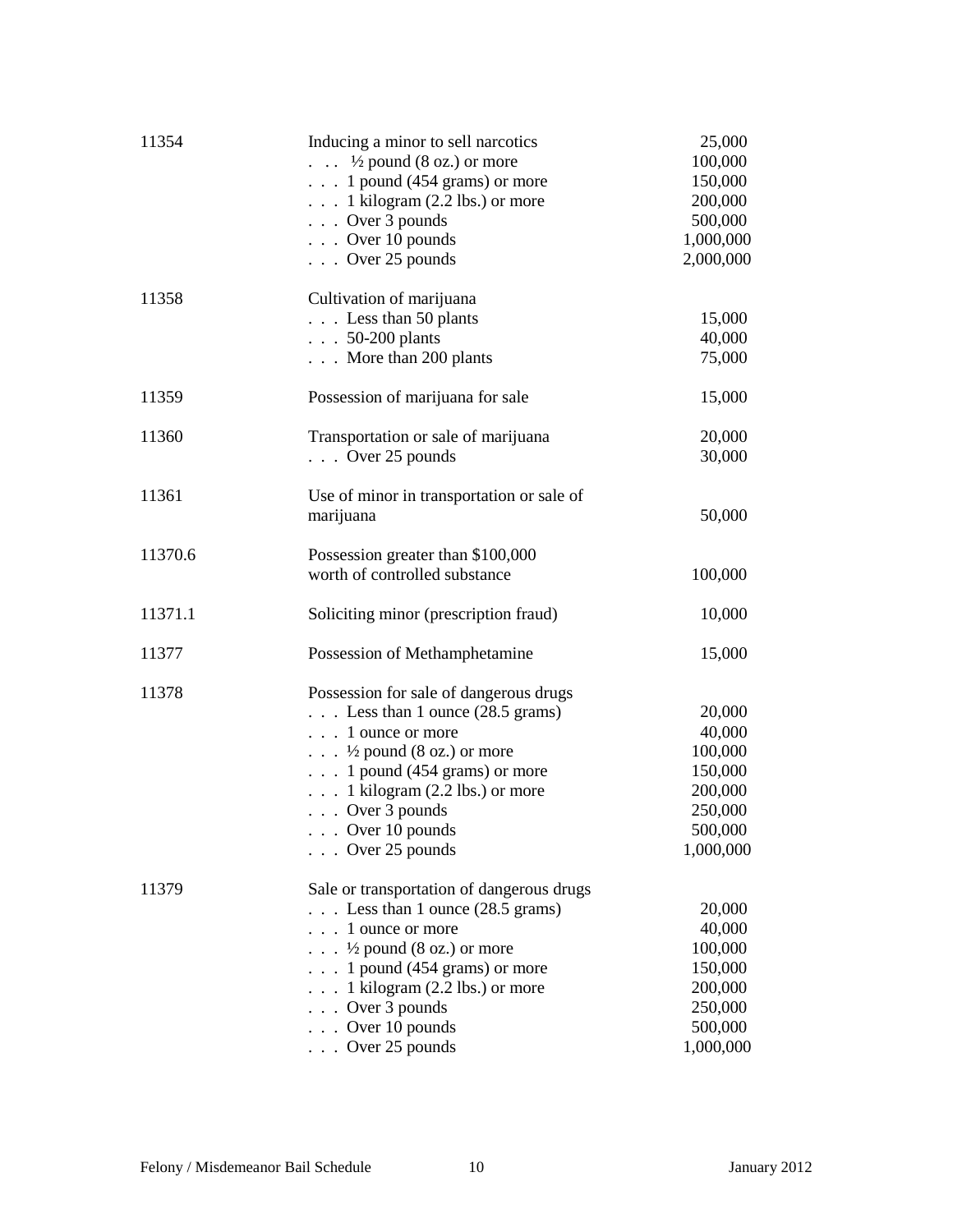| 11379.5       | Sale or transportation of P. C. P.        |             |
|---------------|-------------------------------------------|-------------|
|               | Less than 1 ounce of liquid               | 15,000      |
|               | Less than 8 ounces of liquid              | 25,000      |
|               | $\ldots$ 8 ounces of liquid or more       | 50,000      |
|               | $\ldots$ 1 qt. (32 oz.) liquid or more    | 75,000      |
|               | $\ldots$ 1 gal. of liquid or more         | 100,000     |
|               | $\ldots$ Over 9 gallons                   | 500,000     |
|               | $\ldots$ Over 33 1/3 gallons              | 1,000,000   |
|               | $\ldots$ Over 62.5 gallons                | 2,000,000   |
| $11379.6$ (a) | Manufacture of controlled substances      | 250,000     |
|               | $\ldots$ Over 3 lbs. or 9 gallons         | 500,000     |
|               | $\ldots$ Over 10 lbs. or 33 1/3 gallons   | 750,000     |
|               | $\ldots$ Over 25 lbs. or 62.5 gallons     | 1,000,000   |
|               | If child present                          | add 100,000 |
|               | If results in GBI                         | add 200,000 |
| $11379.6$ (b) | Offer to manufacture controlled substance | 100,000     |
| 11380         | Use of minor in Health & Safety Code      |             |
|               | violation not involving PCP               | 50,000      |
| 11383         | Possession of precursors with intent to   |             |
|               | manufacture PCP or methamphetamine        | 50,000      |

# BUSINESS AND PROFESSIONS CODE VIOLATIONS - FELONY

| <b>CODE SECTION</b> | <b>DESCRIPTION OF VIOLATION</b> | <b>AMOUNT OF BAIL</b> |
|---------------------|---------------------------------|-----------------------|
| 4390                | Forging of prescription         | 10,000                |

### VEHICLE CODE VIOLATIONS - FELONY

| <b>CODE SECTION</b> | <b>DESCRIPTION OF VIOLATION</b>                      | <b>AMOUNT OF BAIL</b> |
|---------------------|------------------------------------------------------|-----------------------|
| 4463                | False evidence of registration                       | 5,000                 |
| 2800.2              | Evading a peace officer; reckless<br>driving         | 25,000                |
| 10801               | Chop shop operation                                  | 50,000                |
| 10851               | Auto theft<br>In connection with Chop Shop operation | 25,000<br>50,000      |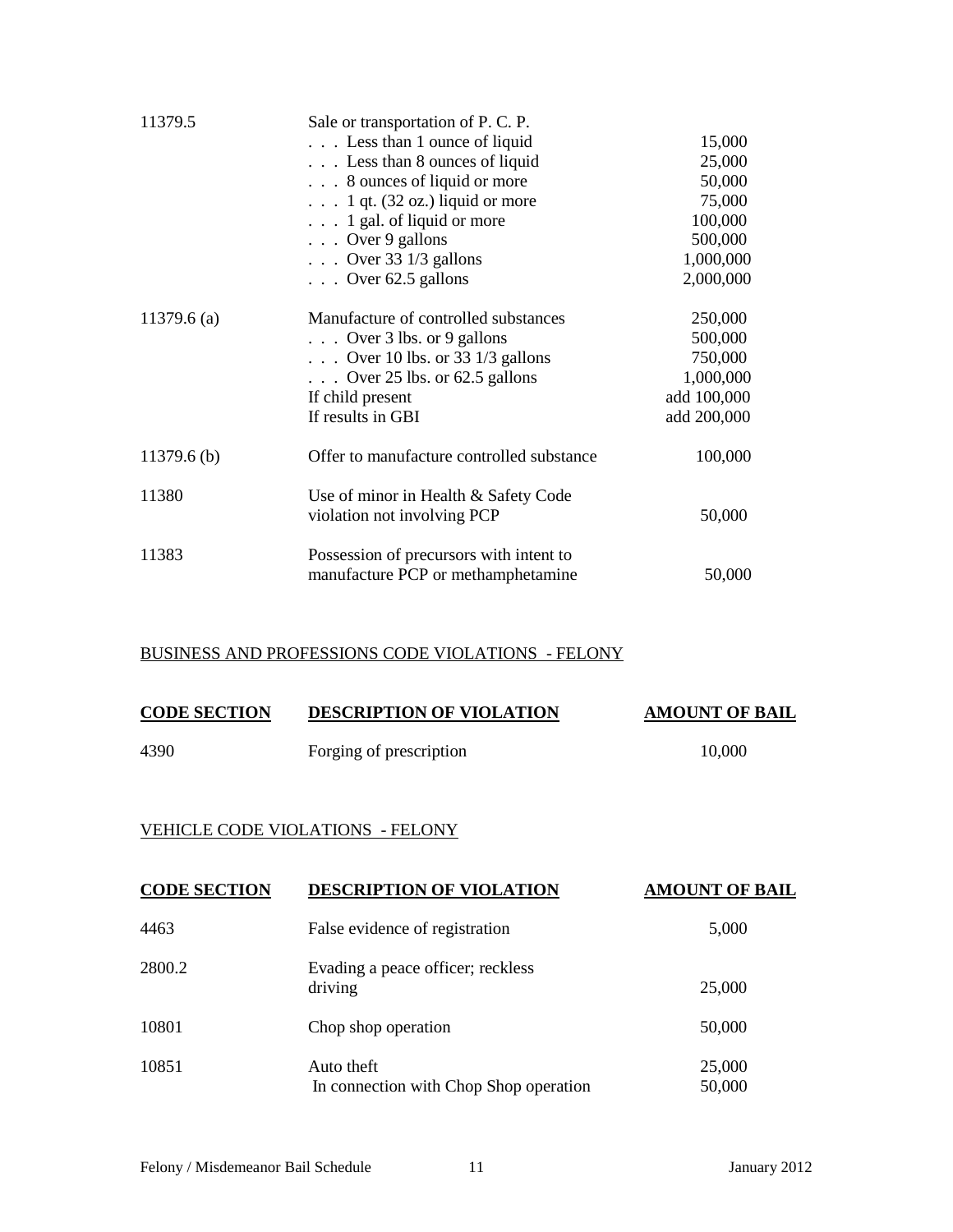| 20001    | Hit-run, resulting in injury<br>Resulting in death                 | 50,000<br>150,000 |
|----------|--------------------------------------------------------------------|-------------------|
| 23110(b) | Throwing a missile or shooting at vehicle<br>with intent to do GBI | 25,000            |
| 23152    | Driving under the influence of alcohol/<br>drugs with $3+$ priors  | 50,000            |
| 23153(a) | DUI with injuries (drugs or alcohol)                               | 50,000            |
| 23153(b) | DUI with injuries (BA over .08)                                    | 50,000            |

### WELFARE AND INSTITUTIONS CODE VIOLATIONS - FELONY

| <b>CODE SECTIONS</b> | DESCRIPTION OF VIOLATION             | <b>AMOUNT OF BAIL</b> |
|----------------------|--------------------------------------|-----------------------|
| 11054                | Perjury – Affirmation of Eligibility | 10,000                |
| 10980 $(c)$          | Welfare fraud                        | 10,000                |

#### ENHANCEMENTS – FELONIES ONLY

| <b>PENAL CODE</b><br><b>SECTION</b>  | <b>DESCRIPTION OF VIOLATION</b>                                                                                                                                                                 | ADDITIONAL<br><b>AMOUNT</b>                     |
|--------------------------------------|-------------------------------------------------------------------------------------------------------------------------------------------------------------------------------------------------|-------------------------------------------------|
| 186.22                               | Criminal street gang<br>$(b)(1)(A)$ Felony for benefit of<br>$(b)(1)(B)$ "Serious Felony" per PC 1192.7(c)<br>$(b)(1)(C)$ "Violent Felony" per PC 667.5(c)<br>(d) Felony or Misd for benefit of | 25,000<br>50,000<br>75,000<br>100,000<br>15,000 |
| $667$ (a) (1)                        | Prior serious conviction                                                                                                                                                                        | 25,000                                          |
| 667 (e) $(1)$ /<br>$1170.12$ (c) (1) | One prior serious or violent prior conviction<br>(second strike)                                                                                                                                | 50,000                                          |
| 667 (e) $(2)$ /<br>$1170.12$ (C) (2) | Two or more serious or violent prior<br>convictions (third strike)                                                                                                                              | 250,000                                         |
| 667.5                                | Habitual criminal who has gone to state prison<br>$\ldots$ On a prior violent felony (for each felony)<br>$\ldots$ On any other felony (for each prior)                                         | 25,000<br>10,000                                |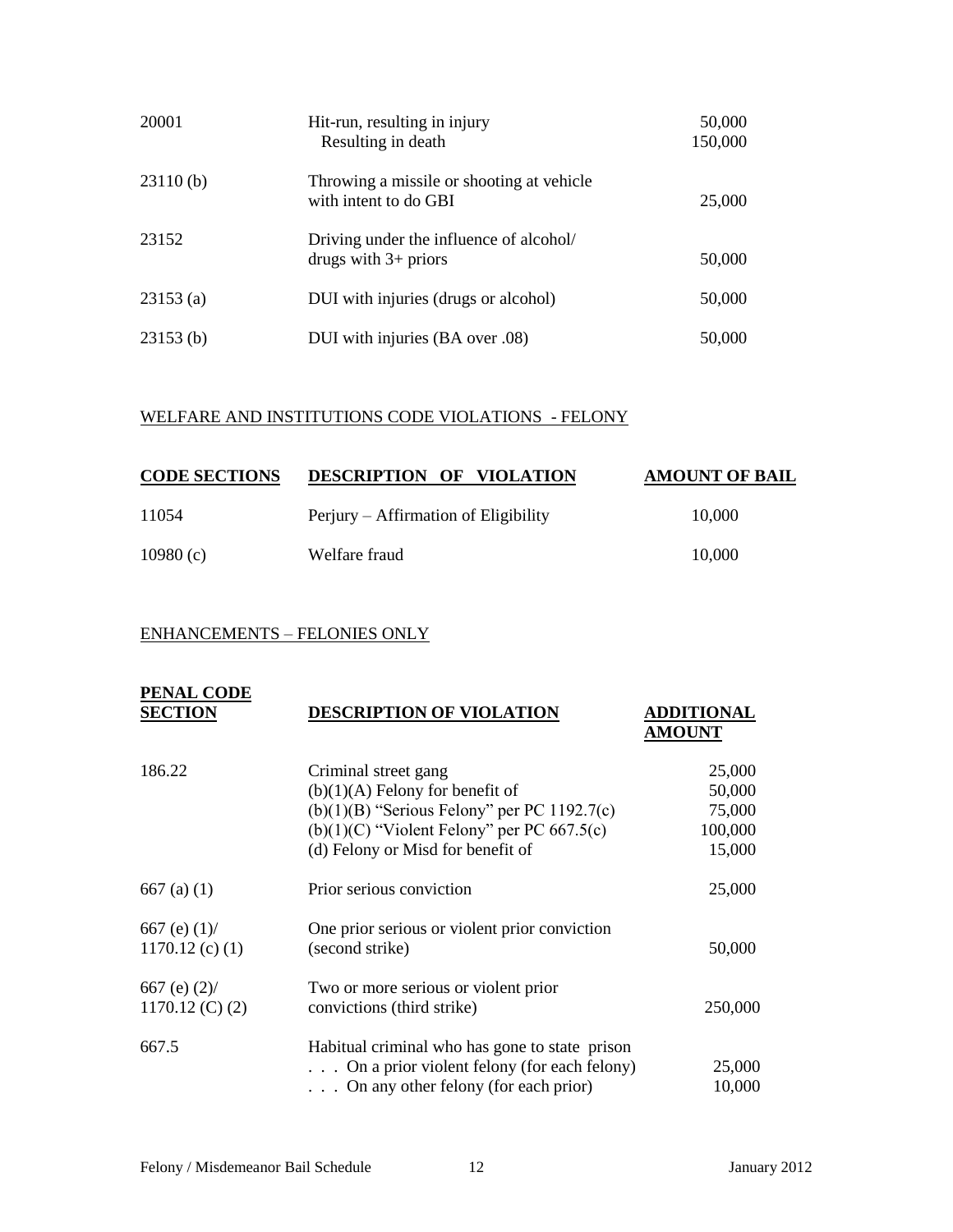| 667.51  | Commits lewd act with a child and was<br>previously convicted of                                                                                                                                                                                                                                        |                                                          |
|---------|---------------------------------------------------------------------------------------------------------------------------------------------------------------------------------------------------------------------------------------------------------------------------------------------------------|----------------------------------------------------------|
|         | Committing lewd acts with children<br>$\ldots$ Committing lewd acts with children; 2+ priors                                                                                                                                                                                                            | 100,000<br>500,000                                       |
| 667.61  | Sex offender - life sentences                                                                                                                                                                                                                                                                           | 500,000                                                  |
| 667.6   | Commits sexual offense and<br>Using force or violence with a prior<br>lewd acts with children<br>Has two or more priors for violent crimes                                                                                                                                                              | 100,000<br>500,000                                       |
| 667.7   | Commits a felony with means likely to cause<br>GBI and<br>Has two prior violent crime convictions<br>Has three prior violent crime convictions                                                                                                                                                          | 500,000<br><b>NO BAIL</b>                                |
| 667.75  | Two or more prior prison terms for using<br>minors in drug violations                                                                                                                                                                                                                                   | 500,000                                                  |
| 667.9   | Serious felony committed against the elderly<br>or under 14                                                                                                                                                                                                                                             | 35,000                                                   |
| 667.10  | Repeat offender of sex crimes against the<br>disabled, elderly or under 14                                                                                                                                                                                                                              | 35,000                                                   |
| 12022   | Committing or attempting felony<br>$(a)(1)$ Armed with a firearm<br>$(a)(2)$ Armed with an assault rifle<br>$(b)(1)$ Use of a deadly or dangerous weapon<br>$(b)(3)$ While personally armed with a firearm<br>(c) Drug Offenses Armed with a Firearm<br>(d) With an accomplice who was personally armed | 25,000<br>25,000<br>50,000<br>25,000<br>50,000<br>25,000 |
| 12022.1 | Felony committed while on bail or on O/R<br>release                                                                                                                                                                                                                                                     | 50,000                                                   |
| 12022.2 | Felony committed while armed with firearm<br>and in possession of metal-piercing ammo                                                                                                                                                                                                                   | 25,000                                                   |
| 1022.3  | Rape or sexual abuse<br>(a) Committed with a firearm or deadly weapon<br>(b) Committed while armed with a weapon                                                                                                                                                                                        | 50,000<br>25,000                                         |
| 12022.4 | Supplying firearm for commission of felony                                                                                                                                                                                                                                                              | 15,000                                                   |
| 12022.5 | Commission of felony and<br>Use of a firearm<br>Discharges a firearm at occupied vehicle<br>Uses firearm while violating drug laws                                                                                                                                                                      | 25,000<br>50,000<br>25,000                               |